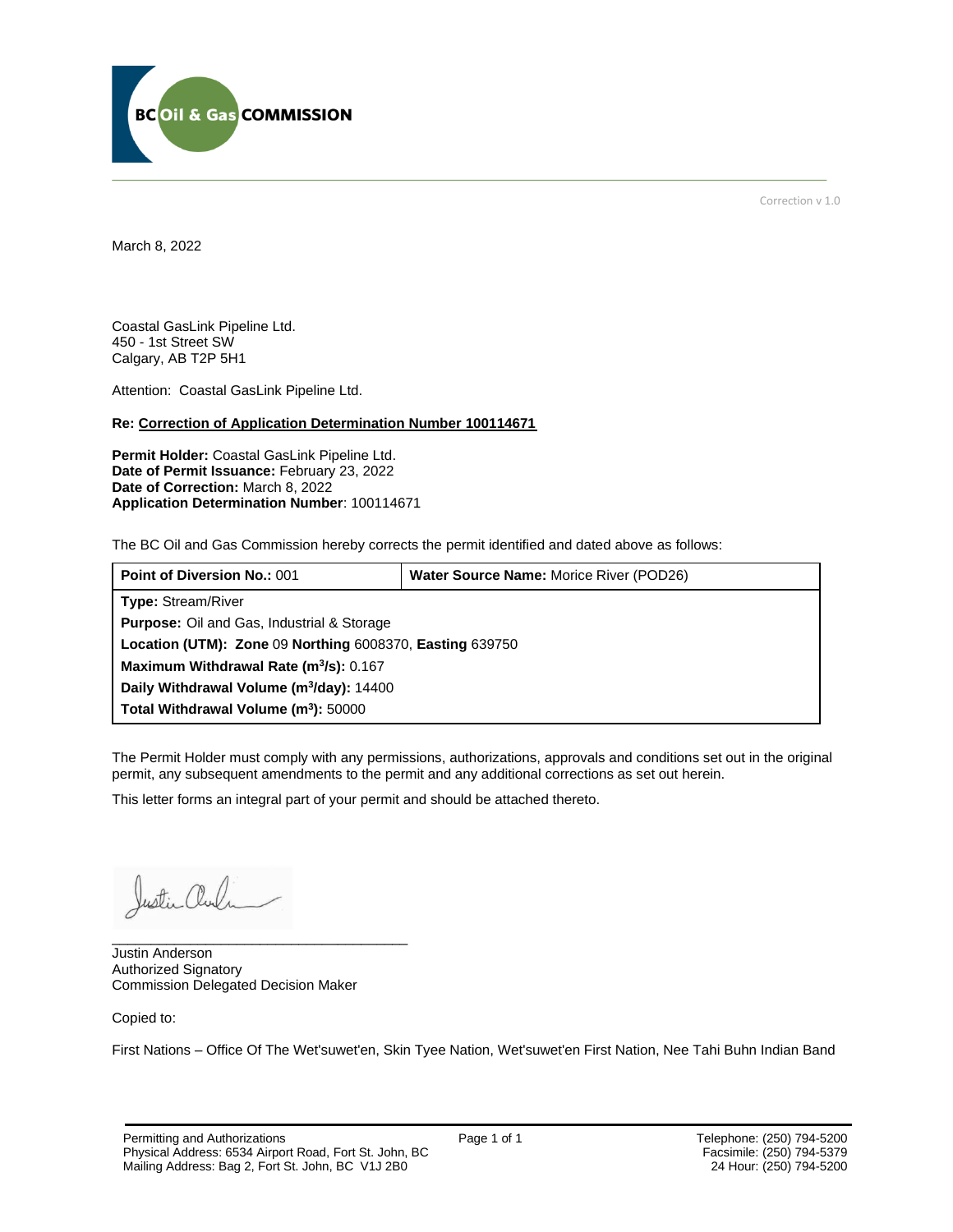Non OGAA Permit Template v 4.5



February 23, 2022

Coastal GasLink Pipeline Ltd. 450 - 1st Street SW Calgary, AB T2P 5H1

Attention: Coastal GasLink Pipeline Ltd.

#### **RE: Determination of Application Number 100114671**

**Permit Holder:** Coastal GasLink Pipeline Ltd. **Date of Issuance:** February 23, 2022 **Effective Date:** February 23, 2022 **Application Submission Date:** November 15, 2021 **Application Determination Number:** 100114671 **Approved Disturbance Footprint:** 0.0 ha

# **ACTIVITIES APPROVED**

**Short Term Water Use No.:** 0006082 **Point of Diversion No.:** 001

# **GENERAL AUTHORIZATIONS AND CONDITIONS**

### **AUTHORIZATIONS**

#### **Water Sustainability Act**

1. The Commission, pursuant to section 10 of the *Water Sustainability Act,* hereby authorizes the diversion, storage and use of Crown water from the point(s) of diversion detailed in the Short Term Water Use Details table below.

### **CONDITIONS**

#### **Notification**

2. The Permit Holder must notify the First Nation(s) copied on this permit/authorization at least 5 (five) working days prior to project commencement.

#### **Clearing/Forest Act**

3. The permit holder is permitted to fell any trees located on Crown land within 1.5 tree lengths of the activity area that are considered to be a safety hazard according to Workers Compensation Act regulations and must be felled in order to eliminate the hazard. Trees or portions of these trees that can be accessed from the activity area without causing damage to standing timber may be harvested.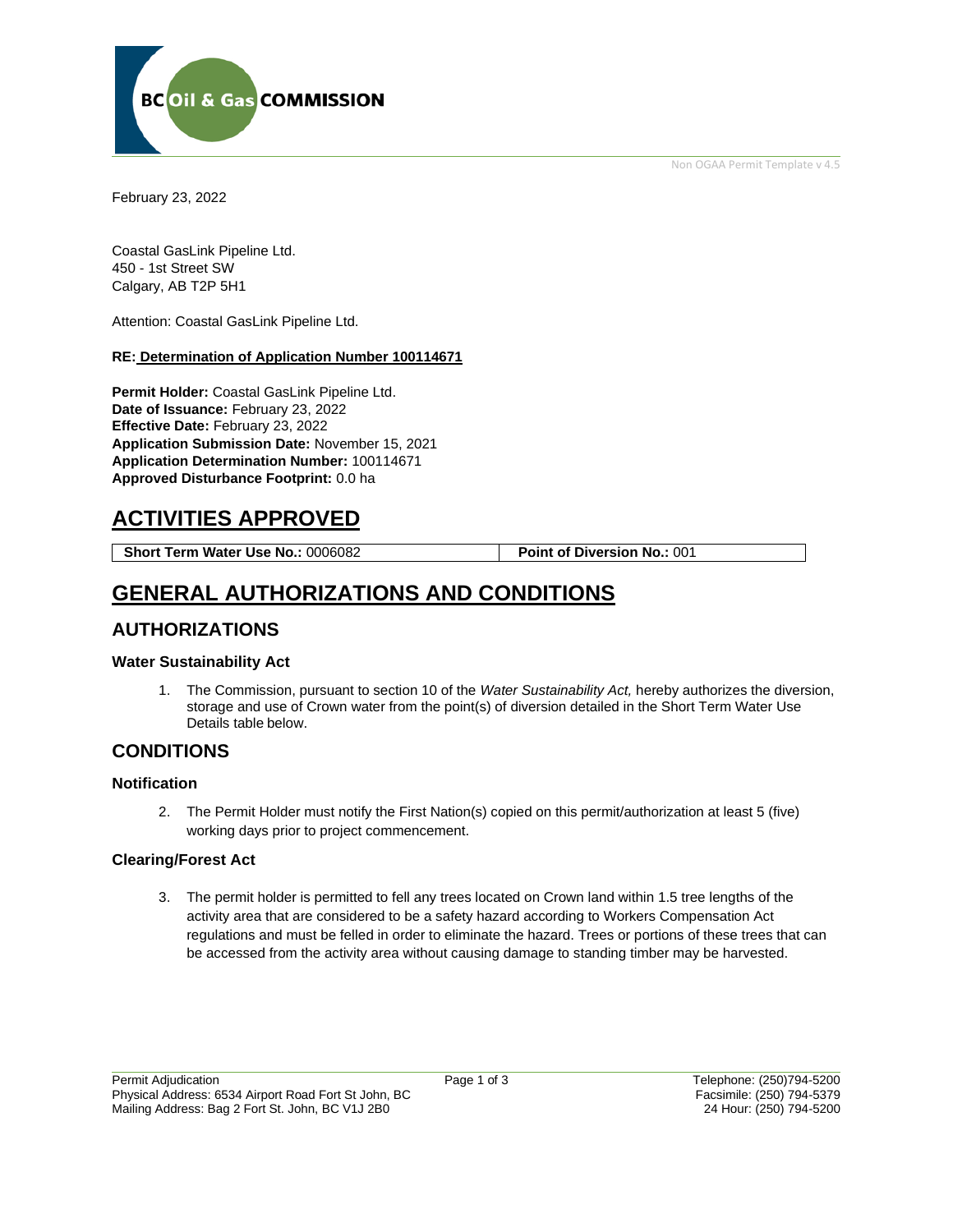## **ACTIVITY SPECIFIC DETAILS, PERMISSIONS AND CONDITIONS**

## **SHORT TERM WATER USE**

#### **Short Term Water Use Number -** 0006082 **Approval Period – From**: February 23, 2022, **To:** February 22, 2024

### **ACTIVITY DETAILS**

| <b>Point of Diversion No.: 001</b>                       | <b>Water Source Name: Morice River (POD26)</b> |
|----------------------------------------------------------|------------------------------------------------|
| <b>Type: Stream/River</b>                                |                                                |
| <b>Purpose:</b> Oil and Gas, Industrial & Storage        |                                                |
| Location (UTM): Zone 09 Northing 6008370, Easting 639750 |                                                |
| Maximum Withdrawal Rate (I/s): 14L/s                     |                                                |
| Daily Withdrawal Volume (m <sup>3</sup> /day): 14400     |                                                |
| Total Withdrawal Volume (m <sup>3</sup> ): 50000         |                                                |

*All authorizations for this activity are subject to the following conditions:*

#### **Short Term Water Use Conditions**

- 4. No instream works are permitted under this authorization.
- 5. A copy of this authorization must be available for inspection at the point of diversion and use location(s).
- 6. Water withdrawn under this authorization must only be used for the purposes of carrying out the oil and gas activities or related activities.
- 7. Water must not be diverted or withdrawn from any beaver pond.
- 8. Water withdrawal must not occur where:
	- a. stream discharge is less than 55 L/s;
	- b. the diversion will cause the stream discharge to fall below 55 L/s;
	- c. stream (wetted) depth is less than 0.30 metres (12 inches) at the withdrawal location; or
	- d. the diversion will cause the stream (wetted) depth to fall below 0.30 metres (12 inches) at the withdrawal location.
- 9. End-of-pipe intakes must be screened with maximum mesh sizes in accordance with the Fisheries and Oceans Canada 'Interim Code of Practice: End-of-pipe fish protection screens for small water intakes in freshwater'.
- 10. The permit holder must maintain accurate records of all water withdrawal activities throughout the term authorized. Water withdrawal records for each diversion point, including '0' values for months where no water was withdrawn, must be recorded monthly. Water withdrawal records must be submitted to the Commission on a quarterly basis via eSubmission. Quarterly reports are due on or before April 25, July 25, October 25 and January 25.
- 11. At any time, the Commission may suspend short term water use previously authorized. Water use suspensions will remain in place until such time as the Commission notifies permit holders that water withdrawals may resume.

# **ADVISORY GUIDANCE**

1. Diversion Map - PL211119-POD\_26-LOCATION MAP-R2.pdf is for the permit holder's internal reference only and was not reviewed as a decision tool for this permit, nor does it form an integral part of this permit.